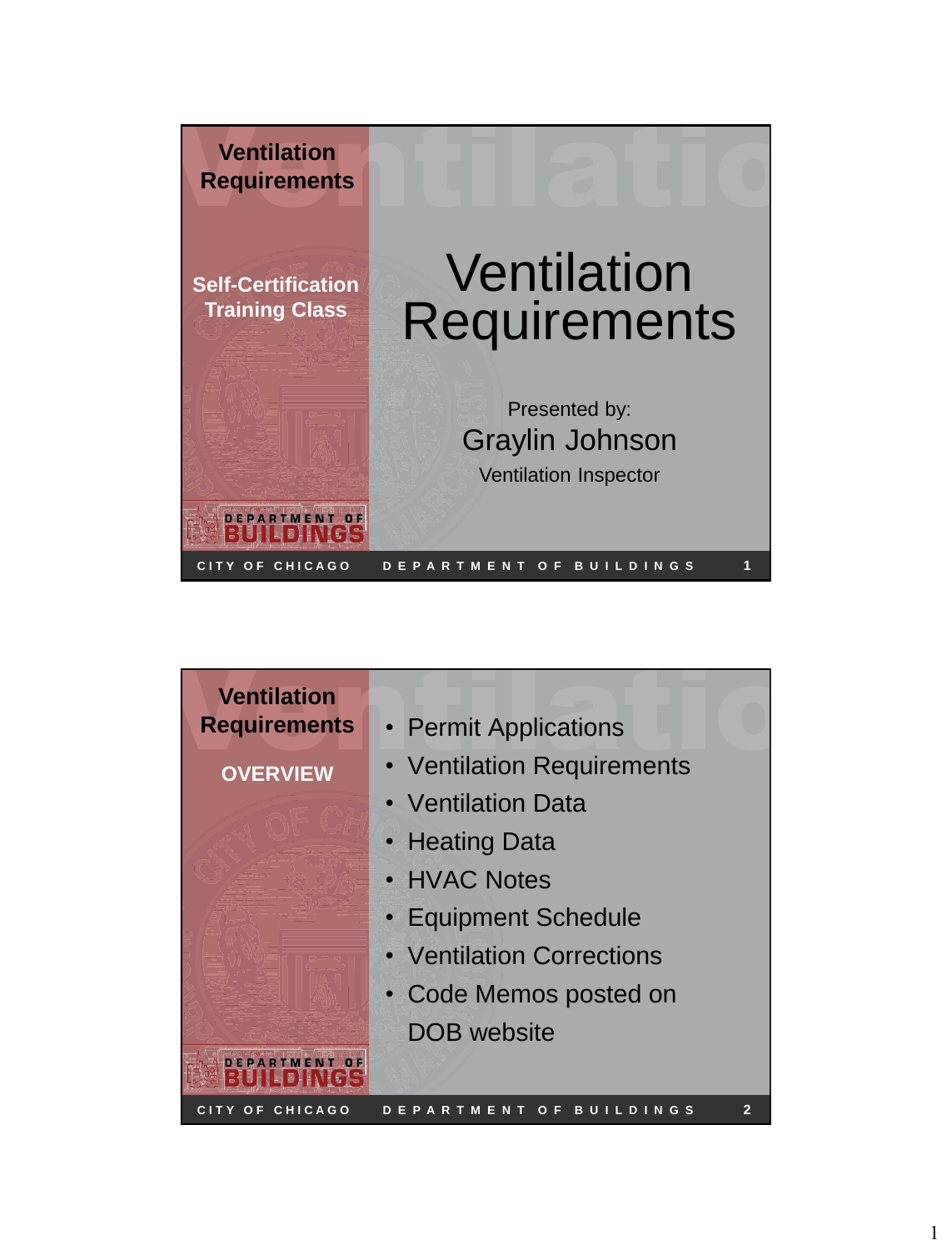

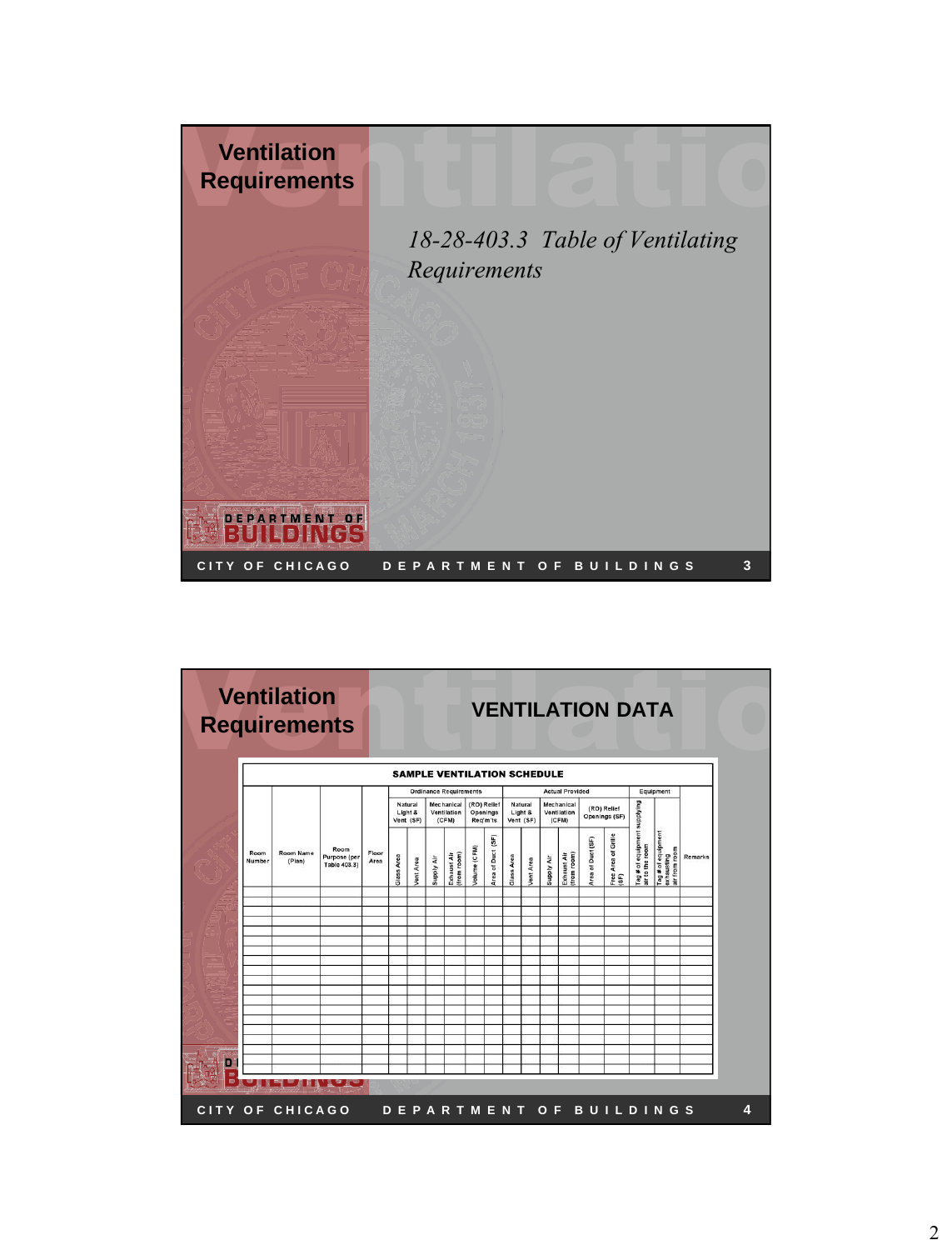|                        | <b>Requirements</b> |                                                 |                                                                    |                                   |                            |
|------------------------|---------------------|-------------------------------------------------|--------------------------------------------------------------------|-----------------------------------|----------------------------|
|                        |                     |                                                 | <b>HEATING DATA WORKSHEET</b><br>(Based on Ordinance Requirements) |                                   |                            |
| Index (or)<br>Room No. | <b>Use of Space</b> | <b>Basis of Heat</b><br><b>Loss Calculation</b> | Actual                                                             | Ordinance<br><b>Requirements</b>  | Actual                     |
|                        |                     |                                                 | B.T.I.H.<br><b>Heat Loss</b>                                       | <b>Supply</b><br>C.F.M. At 175' F | Supply<br>C.F.M. At 175° F |
|                        |                     |                                                 |                                                                    |                                   |                            |
|                        |                     |                                                 |                                                                    |                                   |                            |
|                        |                     |                                                 |                                                                    |                                   |                            |
|                        |                     | <b>TOTAL</b>                                    |                                                                    |                                   |                            |

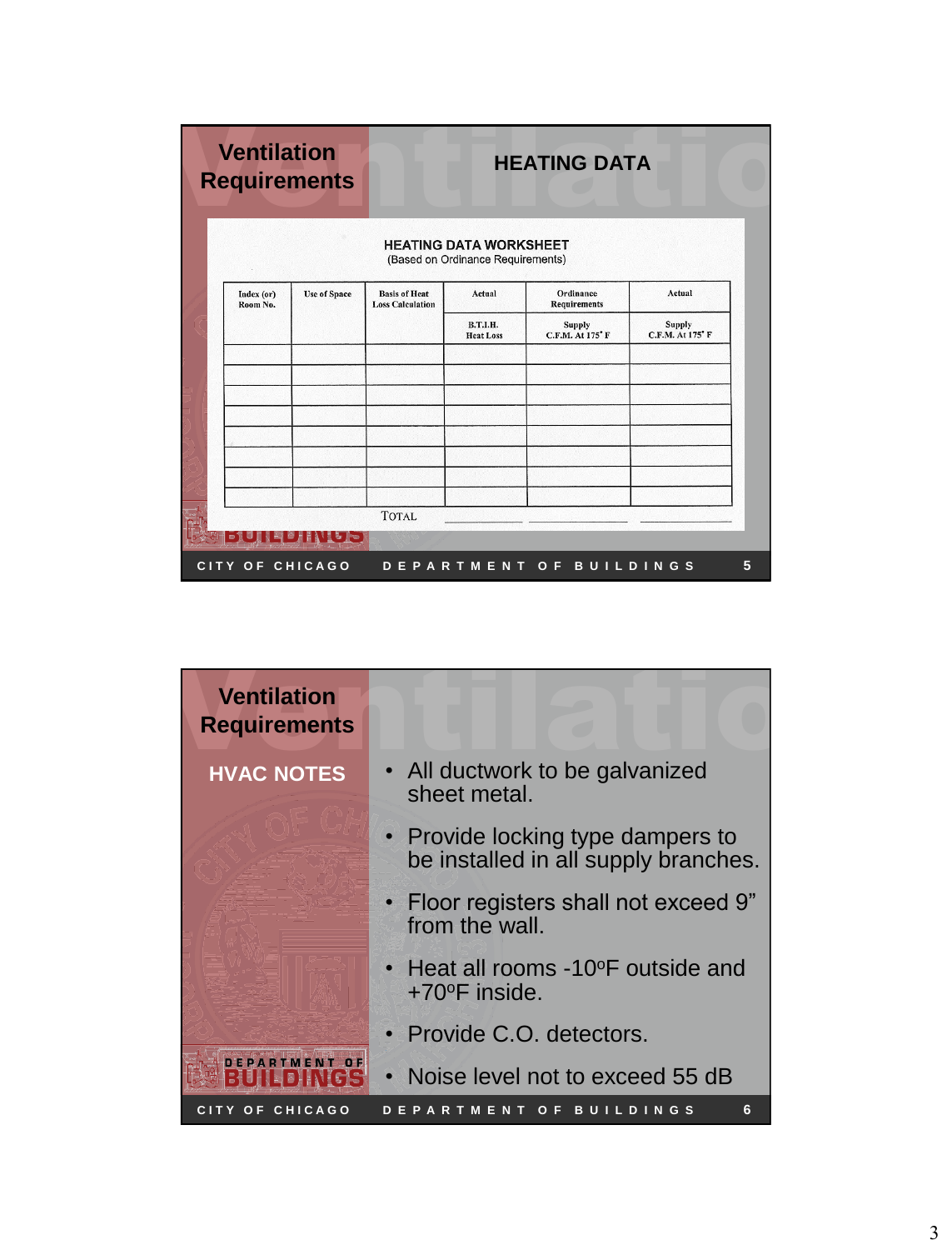

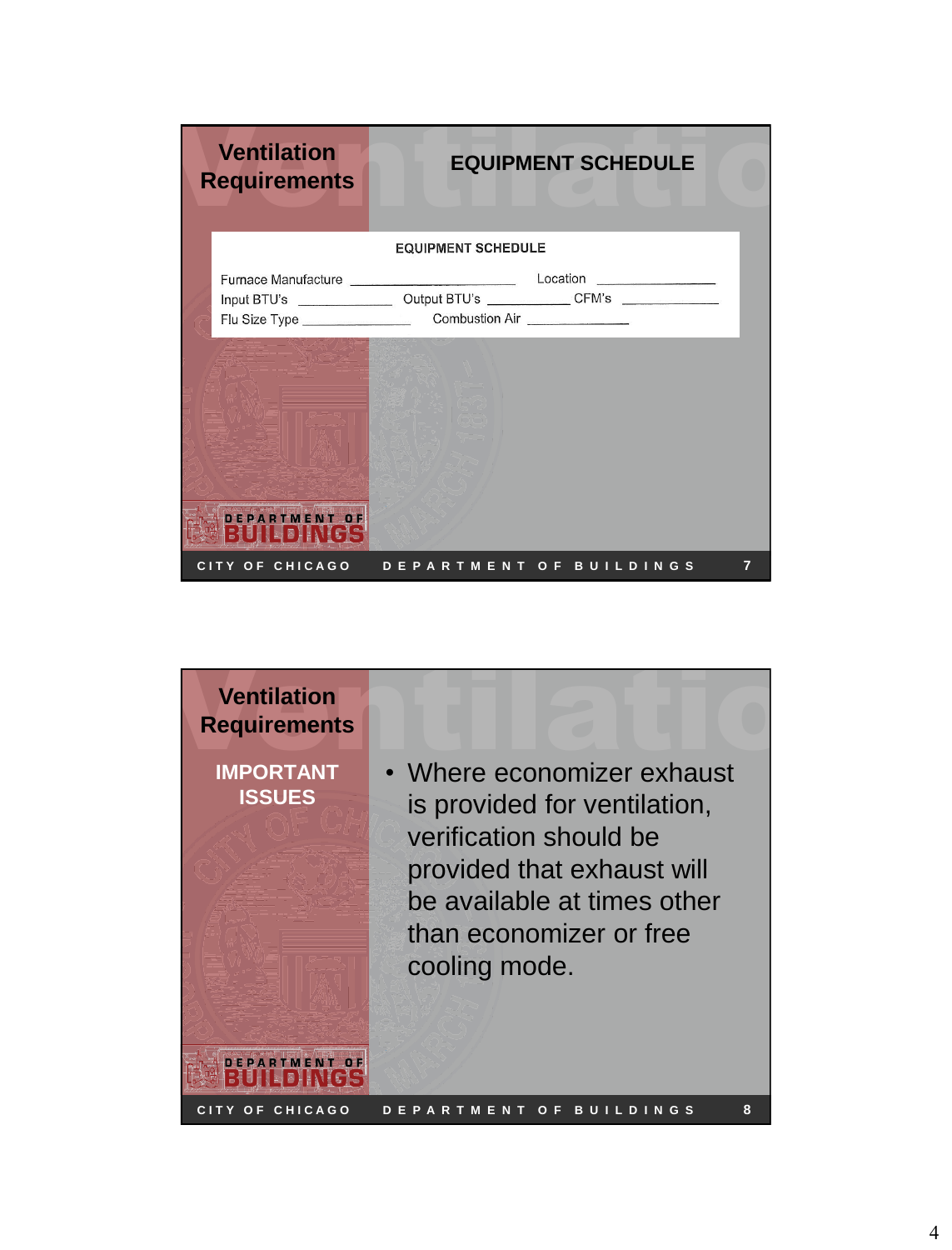

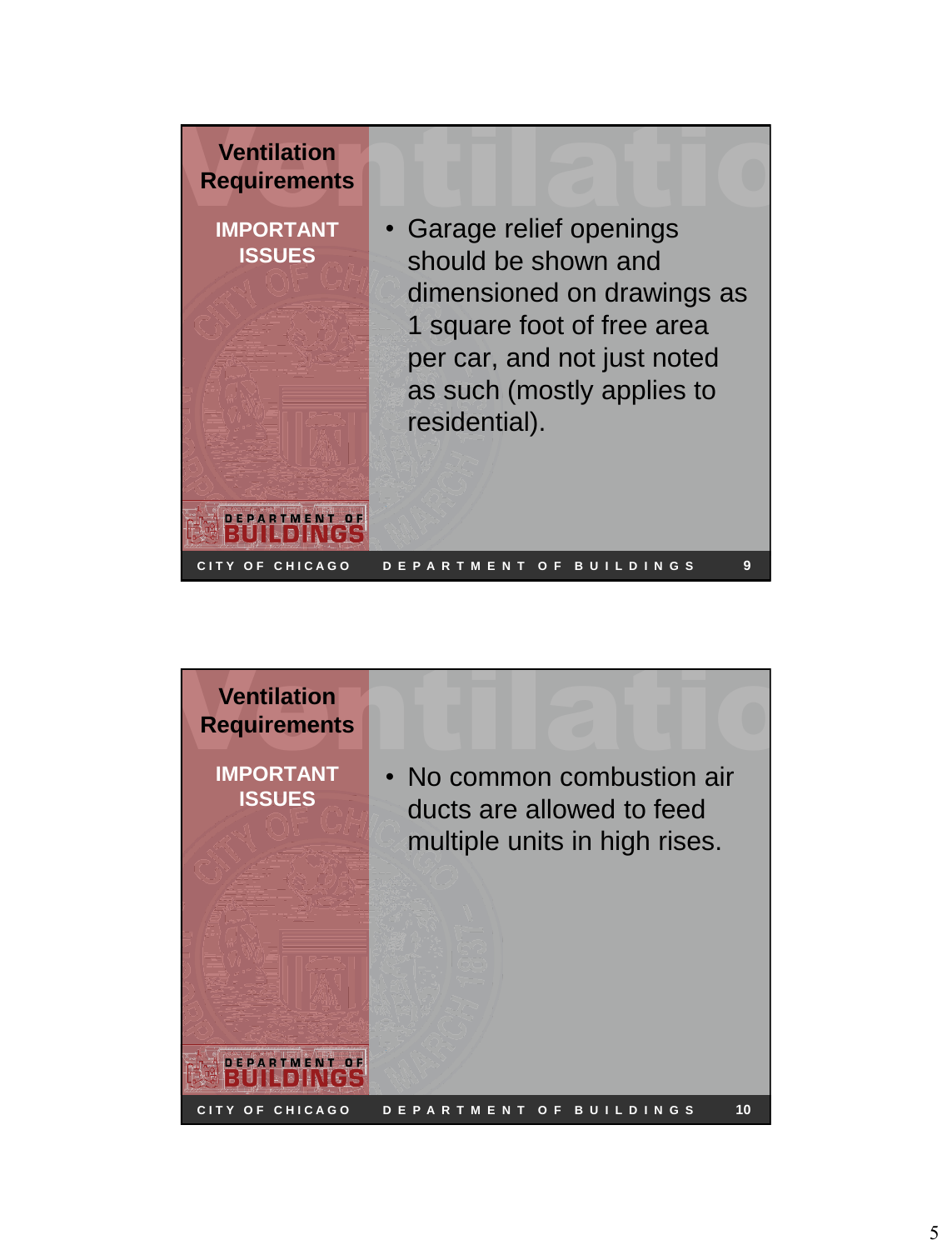

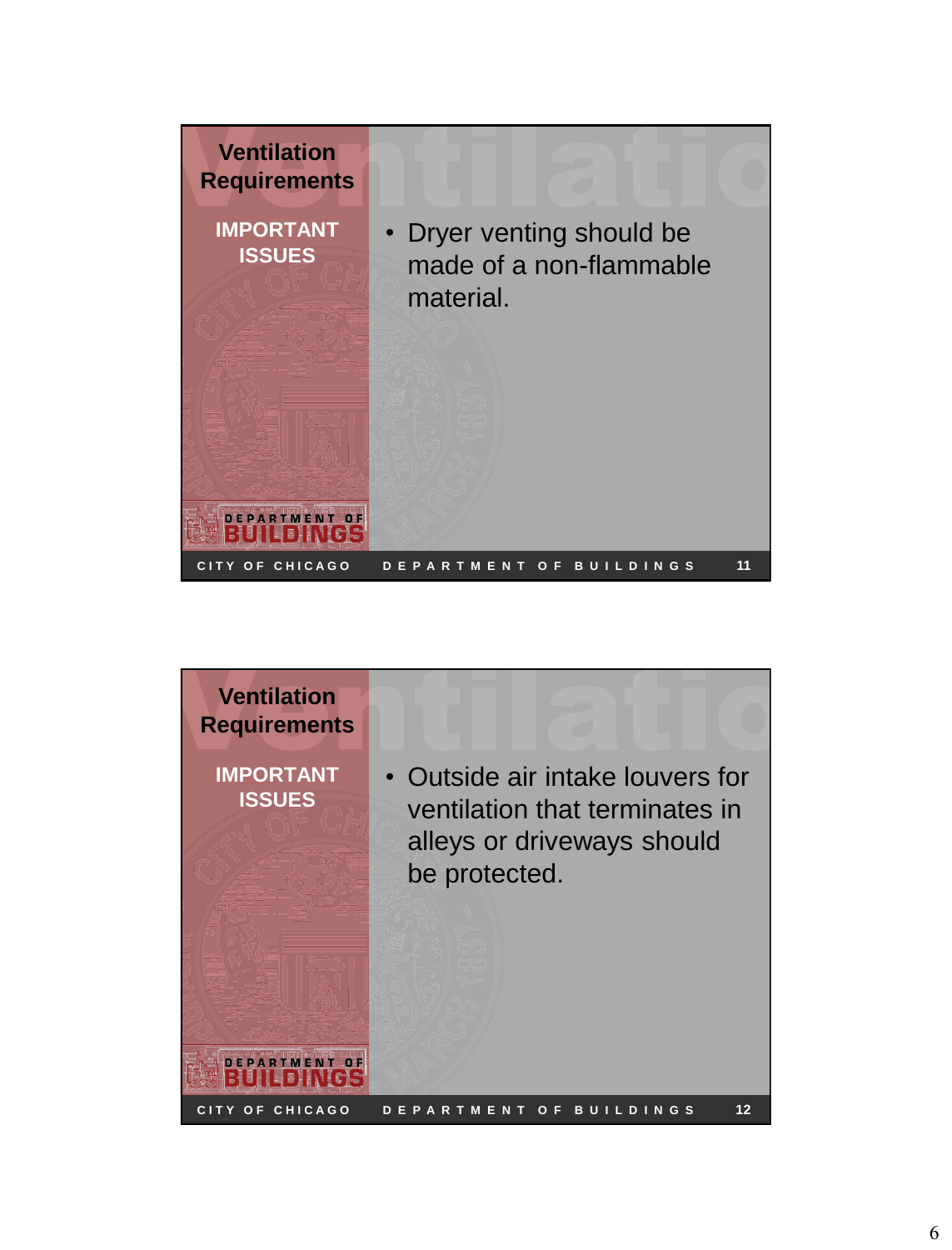

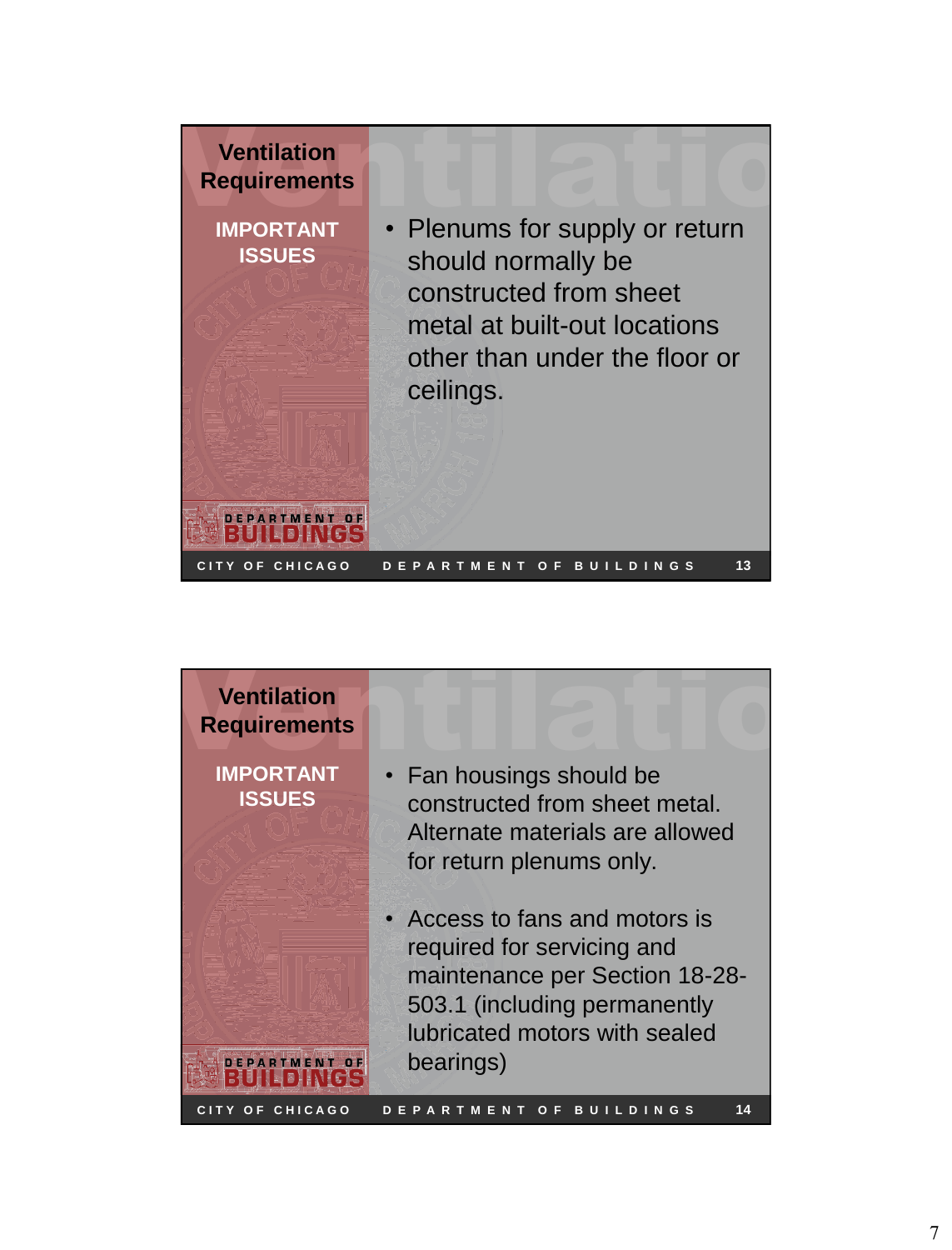

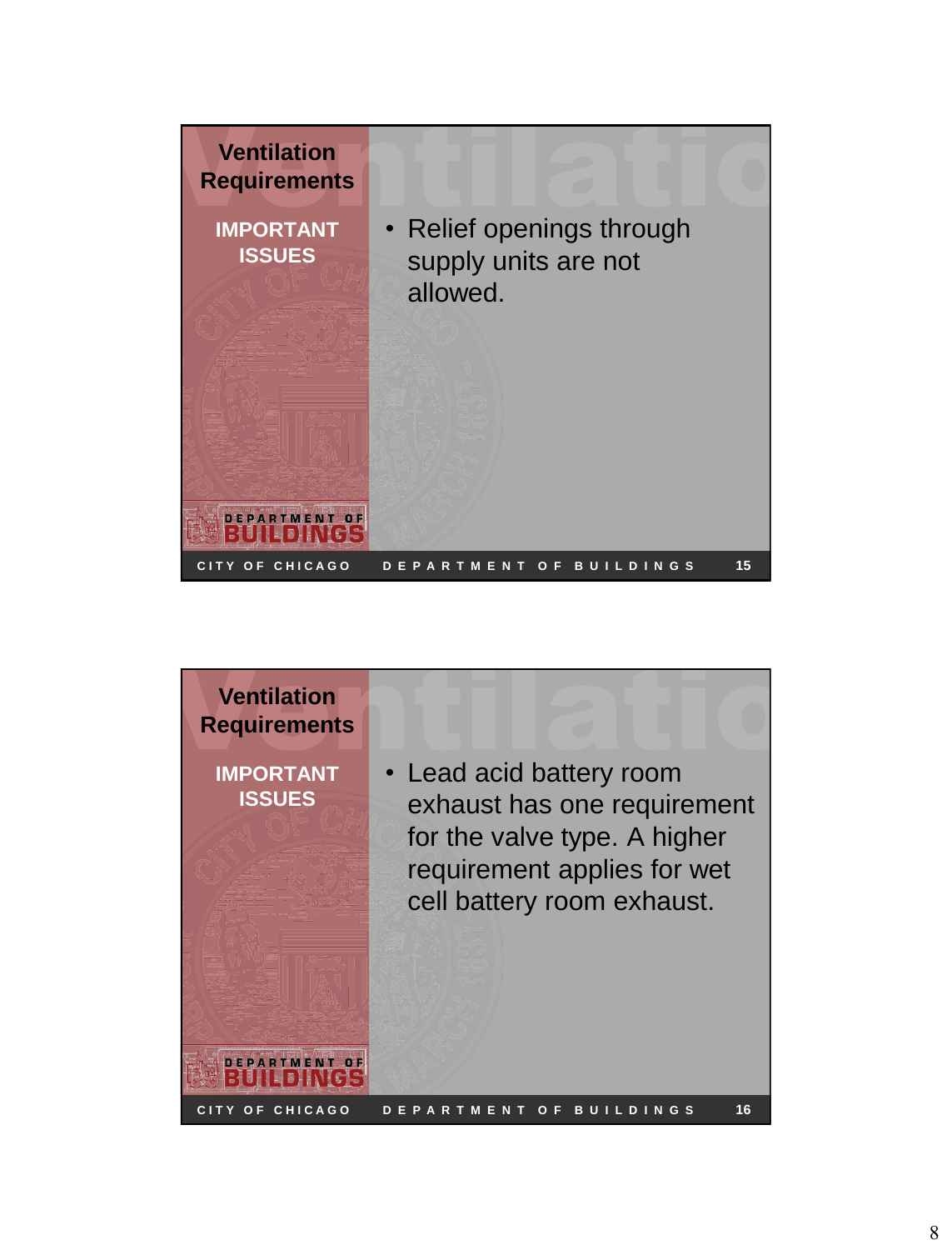

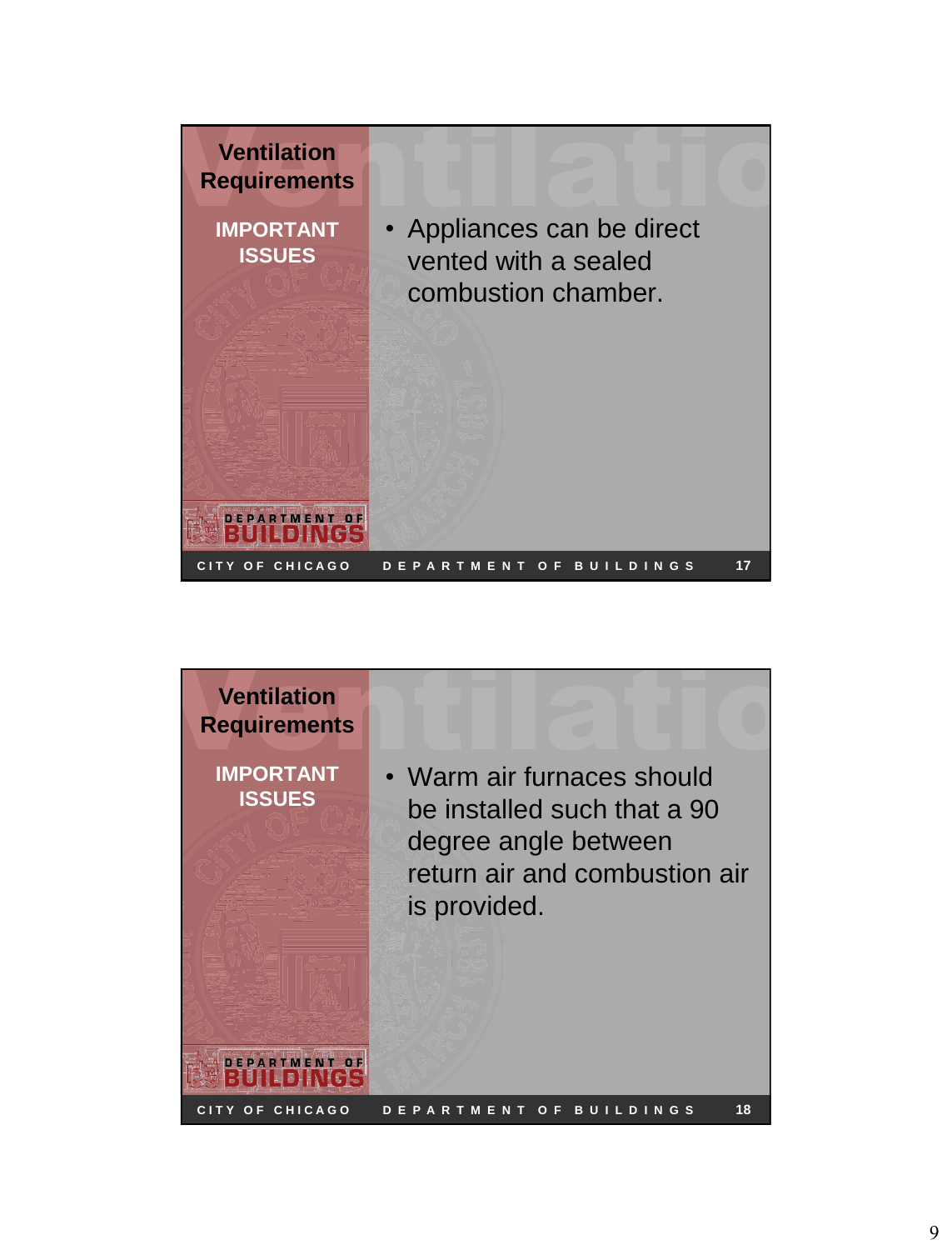

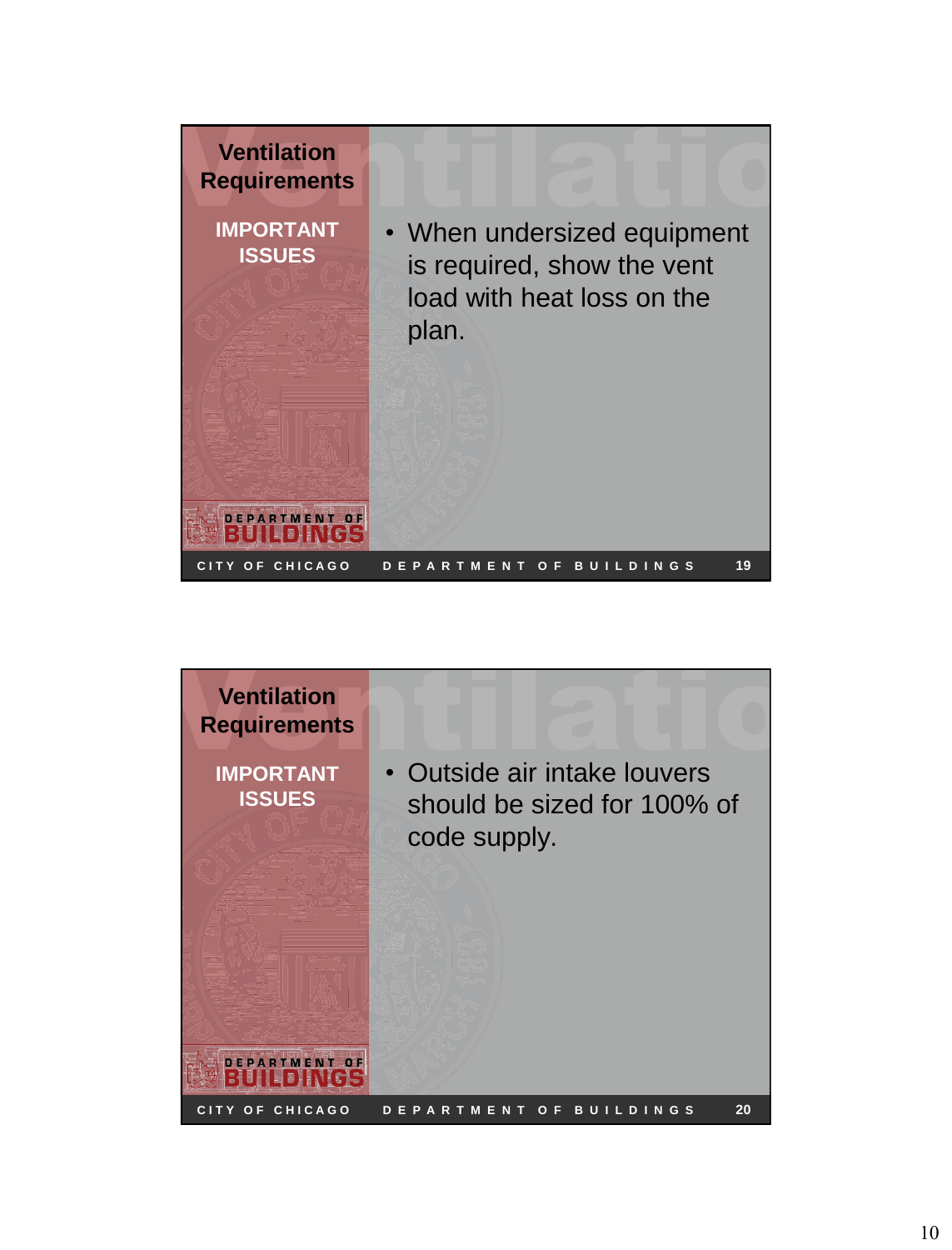

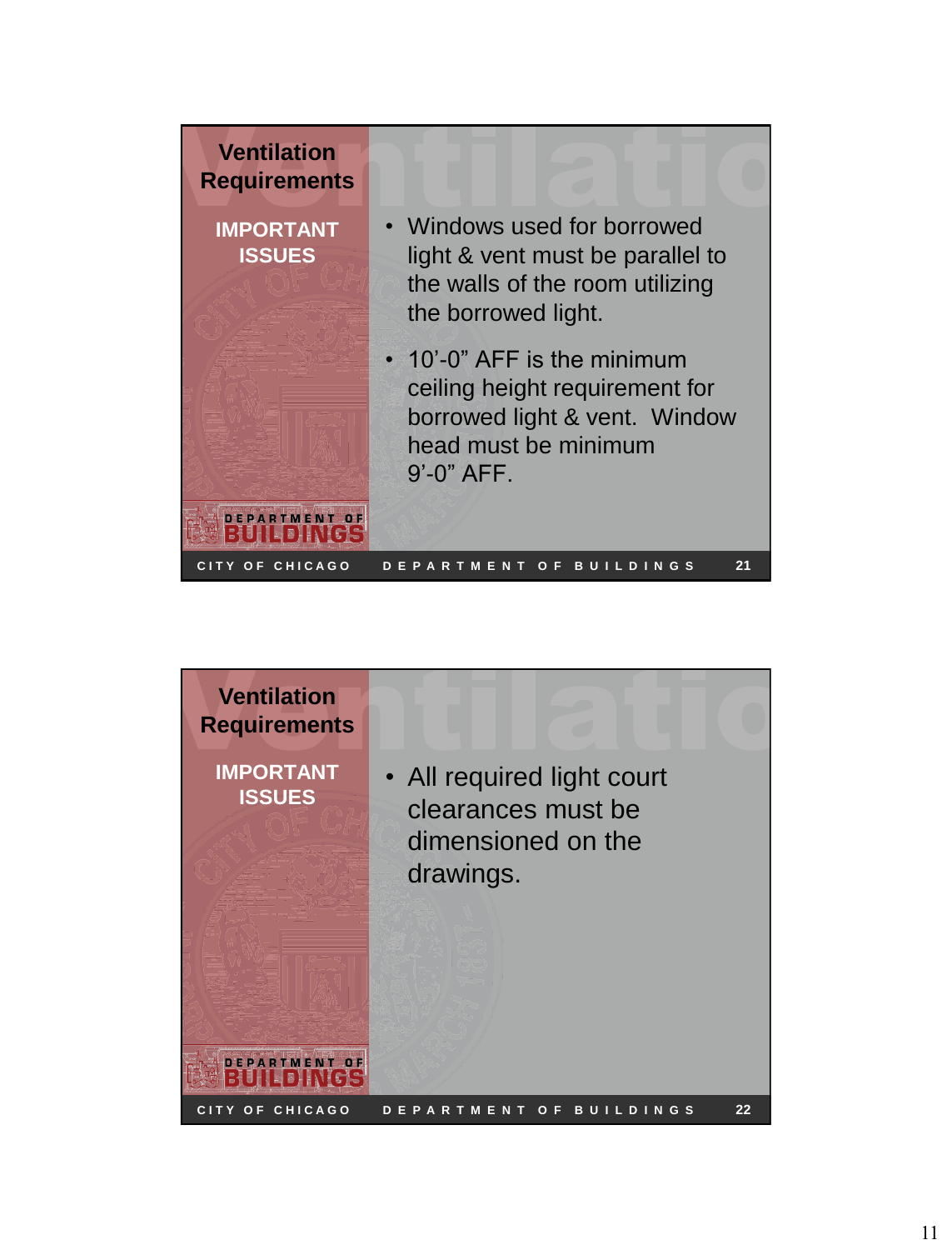

| <b>Ventilation</b><br><b>Requirements</b> |                                                                                                                           |
|-------------------------------------------|---------------------------------------------------------------------------------------------------------------------------|
| <b>SUMMARY</b>                            | • Review the ventilation<br>requirements for each project.                                                                |
|                                           | • Complete all ventilation, heat,<br><b>HVAC and equipment data</b><br>forms properly and submit them<br>with your plans. |
|                                           | • Follow the guidelines discussed<br>for important issues where they<br>apply.                                            |
| DEPARTMENT OF                             | • Feel free to call with questions<br>at 312-744-7563.                                                                    |
| Y OF CHICAGO                              | 24<br><b>BUILDINGS</b><br>O F.<br>EN<br>м                                                                                 |